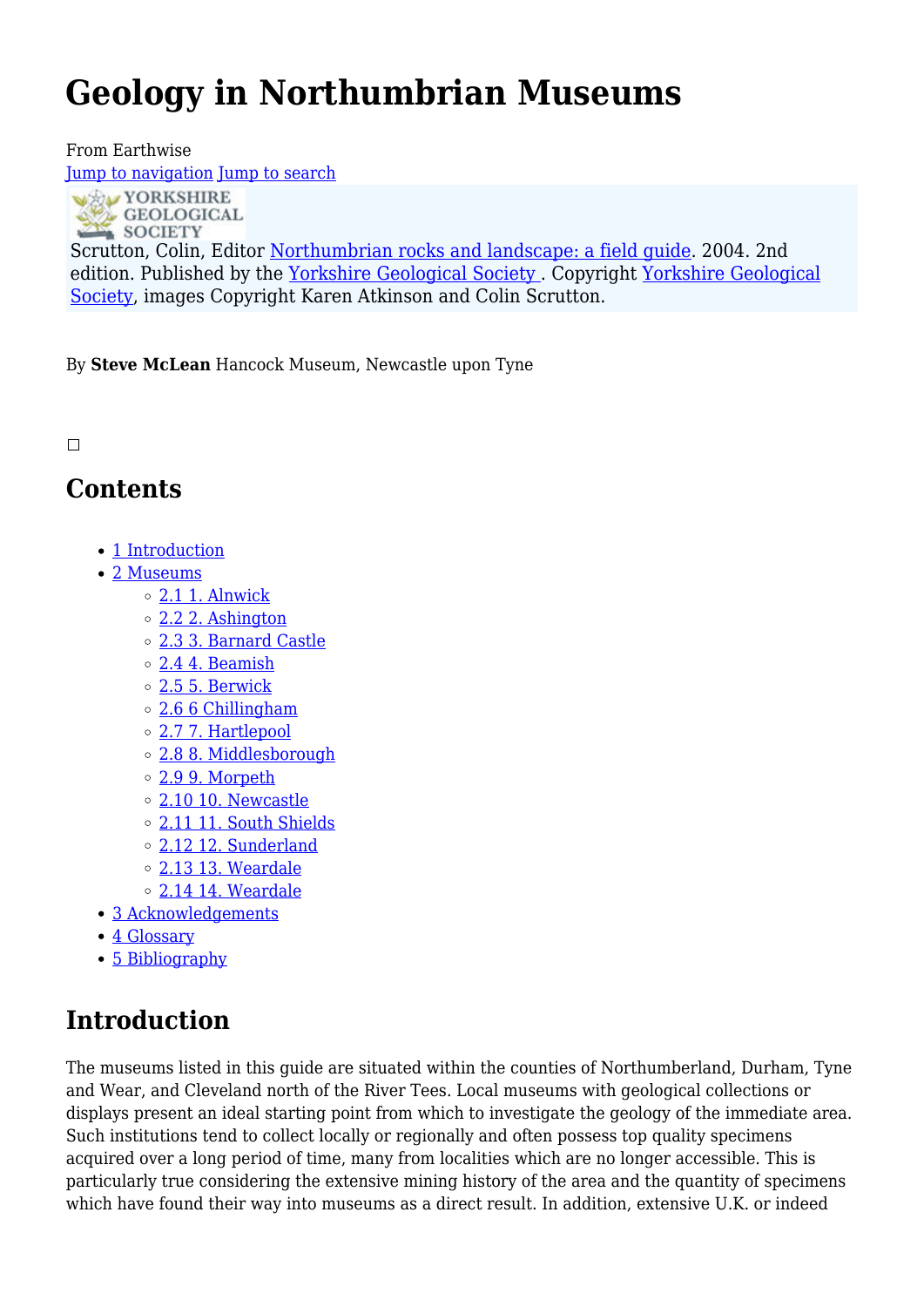world collections are not uncommon, usually resulting from the prodigious efforts of 19th century collectors during the 'Golden Age' of geology.

In the area represented by this guide, there are three principal geological collections housed in museums. By far the largest is the collection owned by the Natural History Society of Northumbria at the Hancock Museum in Newcastle (currently managed by Tyne and Wear Museums). The earliest part of this collection dates from the beginning of the 19th century and now contains approximately 50 000 specimens, the largest proportion of which are local Carboniferous and Permian fossils. There are over 8000 mineral specimens, principally from the North Pennine Orefield.

The second largest collection, located at Sunderland Museum, is owned by Tyne and Wear Museums. Although the oldest recorded specimen dates back to 1815, the rest of the collection was begun in 1836 when the Sunderland Natural History and Antiquarian Society was founded. There are approximately 20 000 geological specimens, the largest part consisting of Permian fossils and rocks from the Zechstein strata of northeast England. The mineral collection contains over 4000 specimens collected principally from the North Pennine Orefield.

The third largest collection in the area is owned by Cleveland County Council and is housed at the Southlands Centre in Middlesbrough. The geological collection dates from 1975 and currently numbers 12–15 000 specimens, including minerals from northern England, especially the north Pennines, the Lake District and Caldbeck Fells, and regional Carboniferous, Permian and Jurassic fossils.

# **Museums**

#### **1. Alnwick**

| Museum name and<br>address | Museum of Antiquities, Alnwick Castle, Alnwick, Northumberland,<br>NE66 1NQ, Tel. (01665) 510777 |
|----------------------------|--------------------------------------------------------------------------------------------------|
| Collections                | World wide, Regional, minerals (particular strength), geological library                         |
| Admission charge           | Yes                                                                                              |
| General opening hours      | April-Oct daily                                                                                  |
| Website                    | https://www.alnwickcastle.com/                                                                   |

#### **2. Ashington**

| Museum name<br>and address | <b>Woodhorn Colliery Museum</b> Queen Elizabeth II Country Park, Ashington,<br>Northumberland, Tel: (01670) 856968    |
|----------------------------|-----------------------------------------------------------------------------------------------------------------------|
| <b>Displays</b>            | Social and industrial history of mining and mining communities in southeast<br>Northumberland, working winding engine |
| Admission<br>charge        | N <sub>0</sub>                                                                                                        |
| General<br>opening hours   | Wed.-Sun. all year                                                                                                    |
| Website                    | https://museumsnorthumberland.org.uk/woodhorn-museum/                                                                 |

#### **3. Barnard Castle**

Museum name and address **The Bowes Museum**, Barnard Castle, Co. Durham, DL12 8NP. Tel. (01833) 690606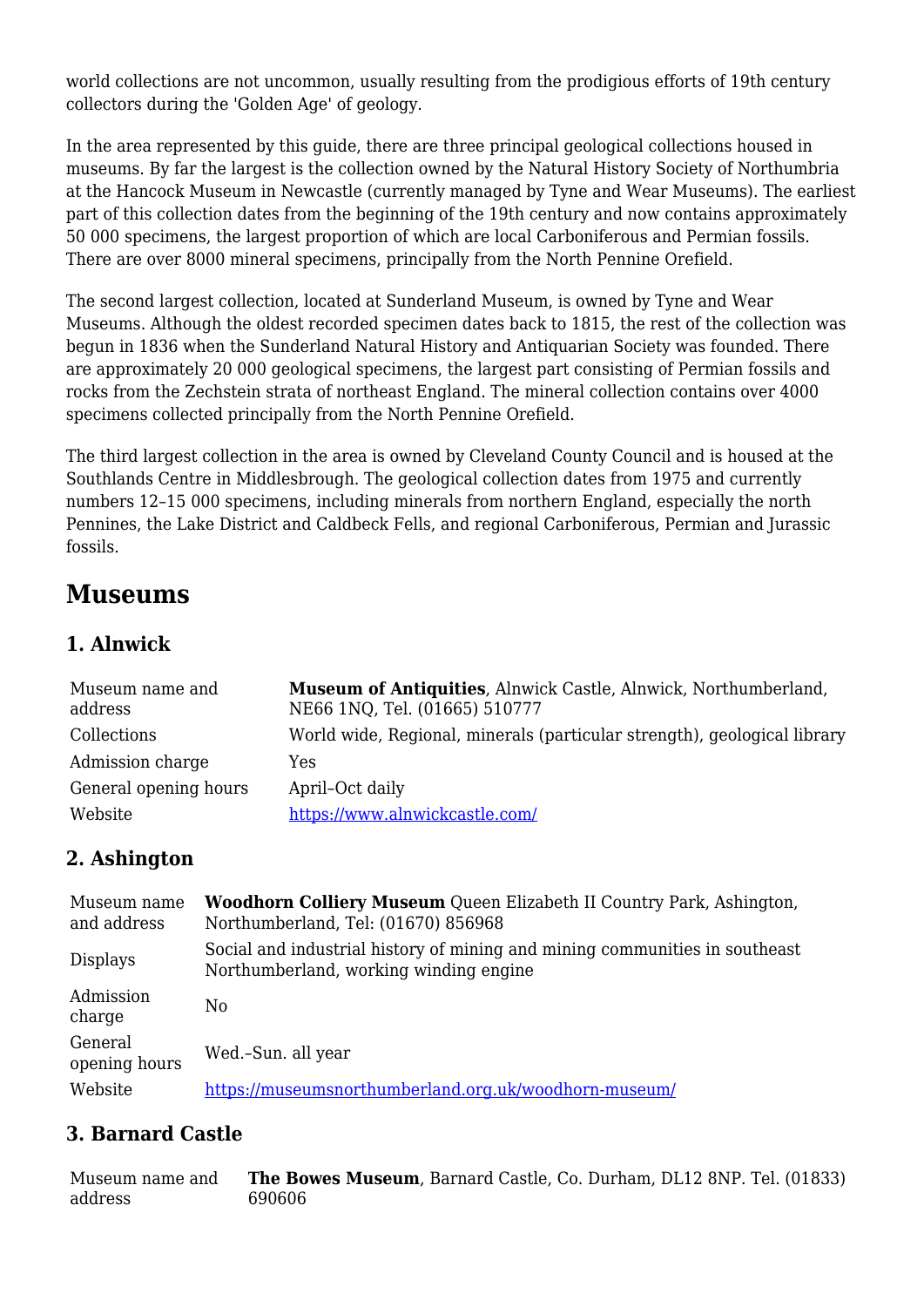| Collections              | Regional (Northern England generally, Northumberland, Tyne and Wear,<br>Co. Durham, Cumbria]), UK, World wide, minerals, rocks fossils<br>(Carboniferous plants and rocks minerals and rocks from around the world) |
|--------------------------|---------------------------------------------------------------------------------------------------------------------------------------------------------------------------------------------------------------------|
| Admission charge         | Yes                                                                                                                                                                                                                 |
| General opening<br>hours | all week, all year.                                                                                                                                                                                                 |
| Website                  | http://www.bowesmuseum.org.uk/                                                                                                                                                                                      |

# **4. Beamish**

| Museum name and<br>address | The North of England Open Air Museum, Beamish, Co. Durham, DH9<br>ORG, Tel. (0191) 3704000                               |
|----------------------------|--------------------------------------------------------------------------------------------------------------------------|
| <b>Displays</b>            | Social history of Coal Mining, reconstructed pre-WW1 coal mine                                                           |
| Collections                | Photographic records, archive, geological library (relating to lead, coal and<br>ironstone mining in North East England) |
| Catalogues                 | Access to catalogues of Photographic records, archive, geological library<br>collections by appointment                  |
| Sales                      | Geological publications for sale., mining                                                                                |
| Admission charge           | Yes                                                                                                                      |
| General opening<br>hours   | Summer all week, winter closed Mon. and Fri closed over Christmas period.                                                |
| Website                    | http://www.beamish.org.uk/ www.beamish-museum.co.uk/                                                                     |

#### **5. Berwick**

| Museum name<br>and address | <b>Berwick-upon-Tweed Borough Museum and Art Gallery, The Clock Block,</b><br>Berwick Barracks, Ravensdowne, Berwick-upon-Tweed, Northumberland, TD15<br>1DQ, TeL (01289 330044 ext. 269). |
|----------------------------|--------------------------------------------------------------------------------------------------------------------------------------------------------------------------------------------|
| Collections                | Local, UK, minerals, rocks, fossils, geological library                                                                                                                                    |
| Enquiry<br>Service         |                                                                                                                                                                                            |
| Admission<br>charge        | Yes                                                                                                                                                                                        |
| General<br>opening hours   | Summer, all week; Winter, Wed.-Sun.                                                                                                                                                        |
| Website                    | https://museumsnorthumberland.org.uk/berwick-museum-art-gallery/                                                                                                                           |

### **6 Chillingham**

|                       | Museum name and address $\frac{\text{Chillingham Castle}}{\text{(01668)} 215359}$ , Chillingham, Northumberland, NE66 5NI, Tel. |
|-----------------------|---------------------------------------------------------------------------------------------------------------------------------|
| <b>Displays</b>       | Local, (very small, Carboniferous plants)                                                                                       |
| Temporary exhibitions | Ask museum for details                                                                                                          |
| Collections           | Local, fossils (Carboniferous plants, very small)                                                                               |
| Admission charge      | Yes                                                                                                                             |
| General opening hours | Easter-30 Sept., Winter by appointment.                                                                                         |
| Website               | www.chillingham-castle.com/                                                                                                     |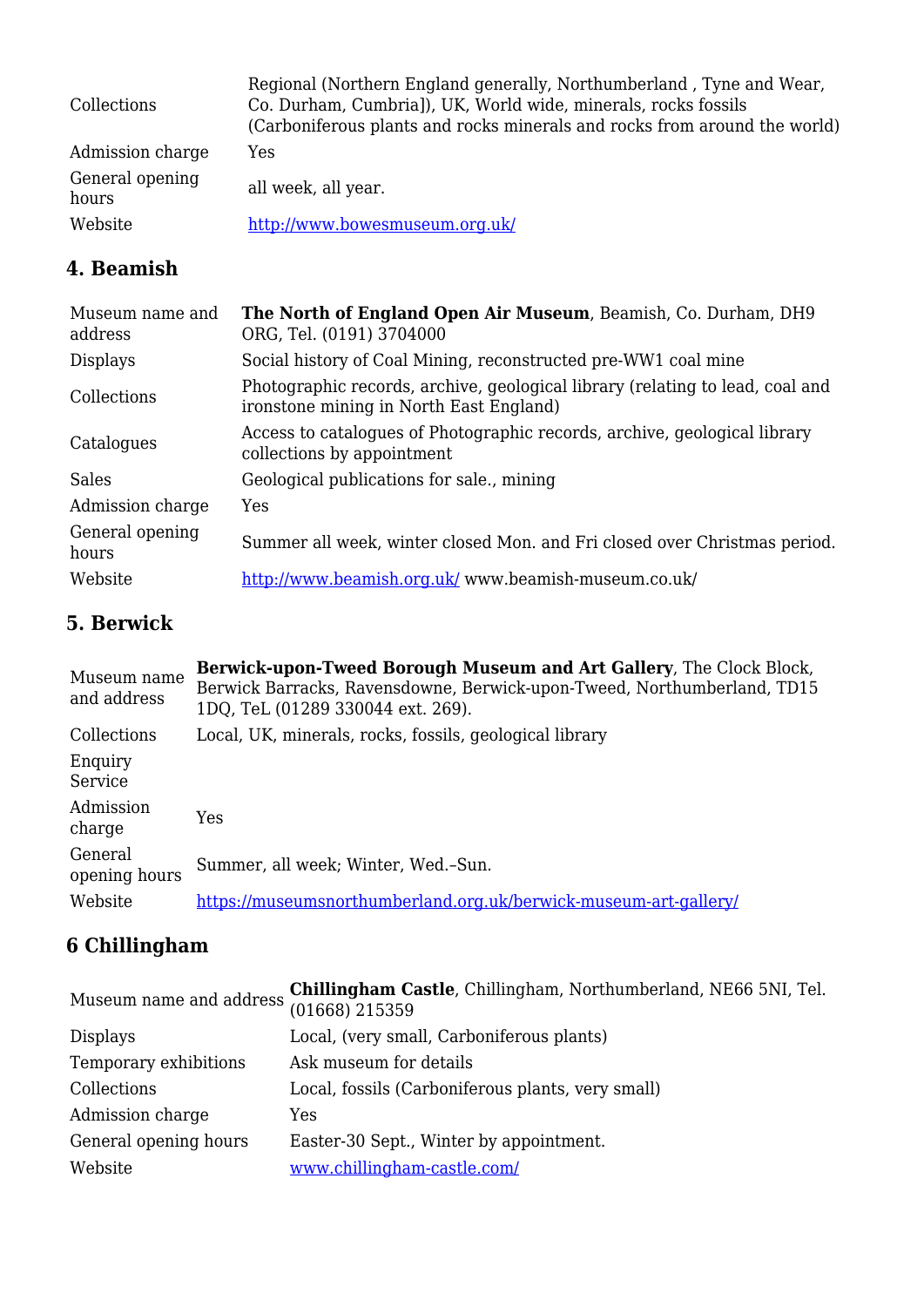# **7. Hartlepool**

| Museum name and address | Museum of Hartlepool, Jackson Dock, Hartlepool, TS24 0XZ, TeL<br>(01429) 860077.                                                                                   |
|-------------------------|--------------------------------------------------------------------------------------------------------------------------------------------------------------------|
| Collections             | Regional (Northern England generally, Northumberland, Tyne and<br>Wear, Co. Durham, Cumbria), World Wide, (small), minerals, rocks,<br>fossils, geological library |
| Geological activities   | Occasional                                                                                                                                                         |
| Admission charge        | N0                                                                                                                                                                 |
| General opening hours   | All week, all year                                                                                                                                                 |

# **8. Middlesborough**

| Museum name and<br>address | Dorman Museum, Linthorpe Road, Middlesborough, Cleveland, Tel.<br>(01642) 813781                                                                                                                                                          |
|----------------------------|-------------------------------------------------------------------------------------------------------------------------------------------------------------------------------------------------------------------------------------------|
| <b>Displays</b>            | Local Regional, Northern England [generally Northumberland, Tyne and<br>Wear, Co. Durham, Cumbria], General geology                                                                                                                       |
|                            | Temporary Exhibitions ask museum for details                                                                                                                                                                                              |
| Collections                | Local, Regional (Cleveland, Northern England [generally Northumberland,<br>Tyne and Wear, Co. Durham, Cumbria]), UK, World Wide, minerals<br>(particular strength), rocks, fossils. Photographic records, Archive,<br>geological library. |
| Catalogues                 | Unpublished catalogues can be made available for study                                                                                                                                                                                    |
| <b>Enquiry Service</b>     | Professional geologist on staff                                                                                                                                                                                                           |
| Geological activities      | Ask museum for details                                                                                                                                                                                                                    |
| <b>Sales</b>               | Geological publications for sale                                                                                                                                                                                                          |
| Admission charge           | No                                                                                                                                                                                                                                        |
|                            | General opening hours All year, Tues-Sun. Study and laboratory facilities available                                                                                                                                                       |
| Website                    | www.dormanmuseum.co.uk/                                                                                                                                                                                                                   |

# **9. Morpeth**

| Museum name and<br>address | <b>Wallington Hall</b> (National Trust), Cambo, .Near Morpeth, Northumberland,<br>Tel. (01670) 773600 |
|----------------------------|-------------------------------------------------------------------------------------------------------|
| <b>Displays</b>            | General geology (curiosity collection of rocks, minerals and fossils)                                 |
| Collections                | Local, UK (small), minerals, Regional fossils                                                         |
| Catalogues                 | Available to view in building                                                                         |
| Admission charge           | Yes                                                                                                   |
| General opening<br>hours   | April 1st Oct 31st all week, except Tuesday.                                                          |
| Website                    | https://www.nationaltrust.org.uk/wallington                                                           |

#### **10. Newcastle**

| Museum name and | <b>Hancock Museum</b> , Barras Bridge, Newcastle upon Tyne, Tyne and Wear,                                            |
|-----------------|-----------------------------------------------------------------------------------------------------------------------|
| address         | NE2 4PT, Tel. (0191) 2226765                                                                                          |
| <b>Displays</b> | Local, Regional (Northern England [generally Northumberland, Tyne and<br>Wear, Co. Durham, Cumbrial), General geology |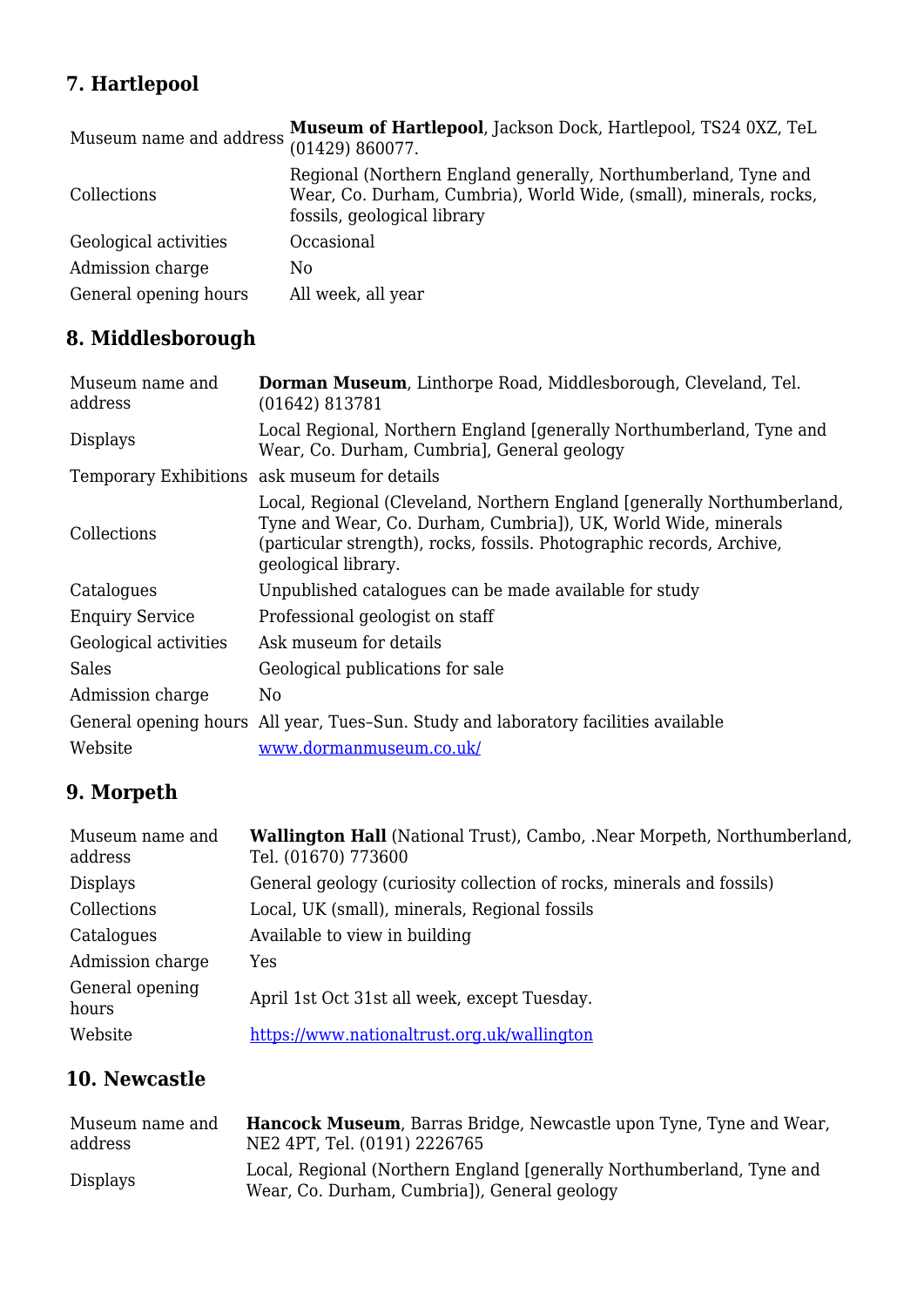| Temporary<br>exhibitions | Ask museum for details                                                                                                                                                                                                                                         |
|--------------------------|----------------------------------------------------------------------------------------------------------------------------------------------------------------------------------------------------------------------------------------------------------------|
| Collections              | Local, Regional (Northern England [generally Northumberland, Tyne and<br>Wear, Co. Durham, Cumbria]), UK, World Wide, minerals (particular<br>strength), rocks, fossils (particular strength) (see above), Photographic<br>records, Archive geological library |
| Catalogues               | Yes, other collection information can be made available                                                                                                                                                                                                        |
| <b>Enquiry Service</b>   | Professional geologist on staff                                                                                                                                                                                                                                |
| Geological activities    | Ask museum for details                                                                                                                                                                                                                                         |
| Sales                    | Geological publications for sale                                                                                                                                                                                                                               |
| Admission charge         | Yes                                                                                                                                                                                                                                                            |
| General opening<br>hours | All week, all year (except Sunday mornings).                                                                                                                                                                                                                   |
| Website                  | https://greatnorthmuseum.org.uk/                                                                                                                                                                                                                               |

### **11. South Shields**

| Museum name and<br>address | South Shields Museum and Art Gallery, Ocean Road, South Shields,<br>Tyne and Wear, NE33 2TA, Tel. (0191) 4568740 |
|----------------------------|------------------------------------------------------------------------------------------------------------------|
| <b>Displays</b>            | Local (geology displays within local history context),                                                           |
| <b>Enquiry Service</b>     |                                                                                                                  |
| Geological activities      | Ask museum for details                                                                                           |
| Sales                      | Geological publications for sale                                                                                 |
| Admission charge           | No.                                                                                                              |
| General opening hours      | All week, all year (except Sunday mornings)                                                                      |
| Website                    | https://southshieldsmuseum.org.uk/                                                                               |

#### **12. Sunderland**

| Museum<br>name and<br>address | <b>Sunderland Museum and Winter Gardens, Burdon Road, Sunderland, SR1 1PP,</b><br>Tel. (0191) 553 2323                                                                                                                                                      |
|-------------------------------|-------------------------------------------------------------------------------------------------------------------------------------------------------------------------------------------------------------------------------------------------------------|
| <b>Displays</b>               | Local, Regional (Cleveland, Northern England (generally Northumberland, Tyne and<br>Wear, Co. Durham, Cumbria])                                                                                                                                             |
| Temporary<br>exhibitions      | ask museum for details                                                                                                                                                                                                                                      |
| Collections                   | Local, Regional (Northern England [generally Northumberland, Tyne and Wear, Co.<br>Durham, Cumbria]), UK, World Wide, minerals (particular strength), rocks, fossils<br>(particular strength) (see above) Photographic records, Archive, geological library |
|                               | No, but collection information available                                                                                                                                                                                                                    |
| Enquiry<br>Service            | professional geologist on staff                                                                                                                                                                                                                             |
| Geological<br>activities      | ask museum for details                                                                                                                                                                                                                                      |
| <b>Sales</b>                  | Geological publications for sale                                                                                                                                                                                                                            |
| Admission<br>charge           | N <sub>0</sub>                                                                                                                                                                                                                                              |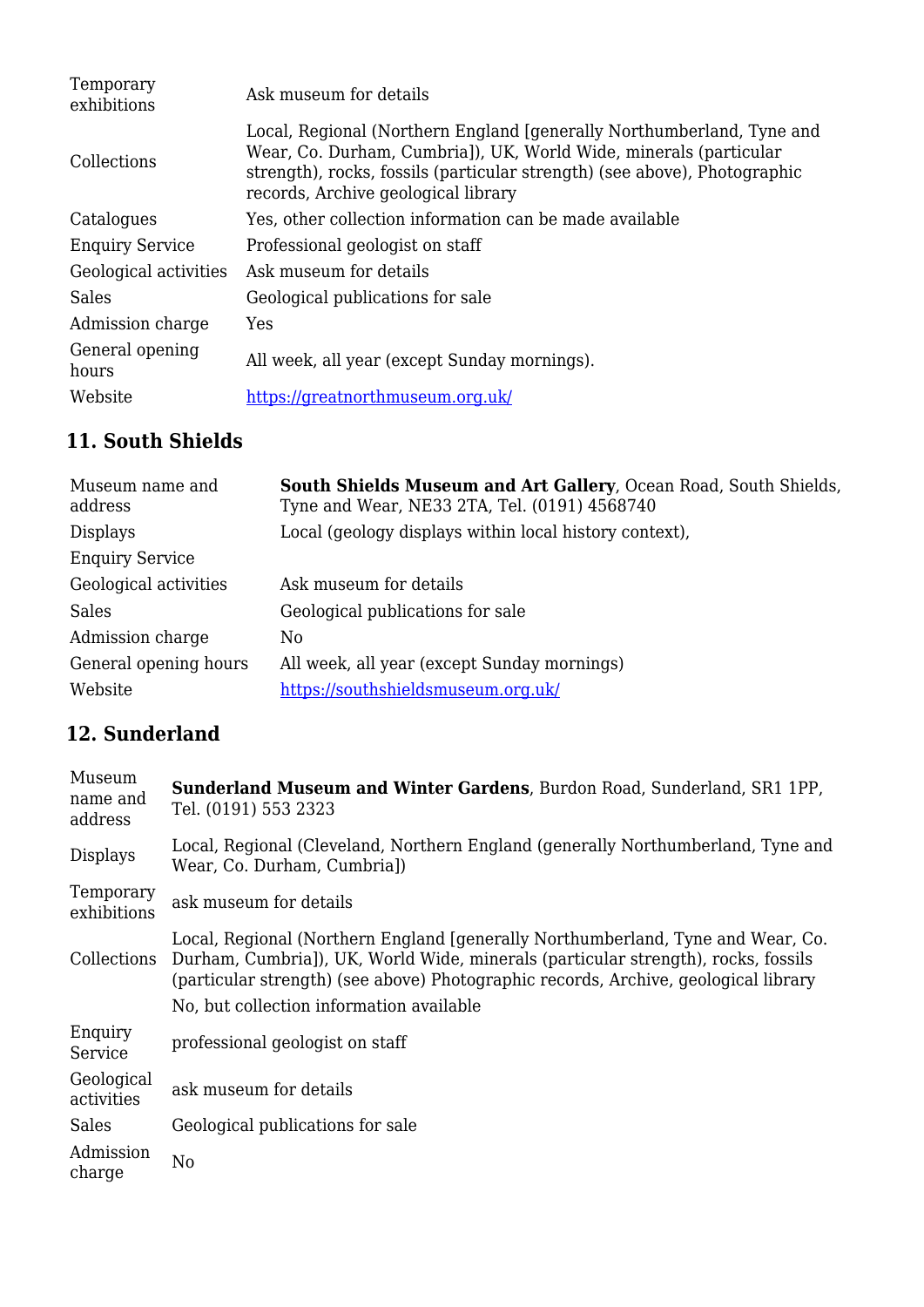General opening hours all week, all year (except Sunday mornings) Website <https://sunderlandculture.org.uk/our-venues/sunderland-museum-winter-gardens/>

#### **13. Weardale**

| Museum name and<br>address   | The Weardale Museum, Ireshopeburn, Weardale, Co. Durham, Tel.<br>(01388) 537417                     |
|------------------------------|-----------------------------------------------------------------------------------------------------|
| <b>Displays</b>              | Local (minerals and fossils, small)                                                                 |
| <b>Temporary Exhibitions</b> | Ask museum for details                                                                              |
| Collections                  | Local, minerals (particular strength), fossils, Photographic records,<br>geological library (small) |
| Admission charge             | Yes                                                                                                 |
| General opening hours        | May-Sept, Wed-Sun August all week afternoons only                                                   |
| Website                      | http://www.weardalemuseum.co.uk/                                                                    |

#### **14. Weardale**

| Museum name and<br>address   | Killhope, The North of England Lead Mining Museum, Cowshill,<br>Upper Weardale, Co. Durham, DL13 1AR. Tel. (01388) 537505 |
|------------------------------|---------------------------------------------------------------------------------------------------------------------------|
| <b>Displays</b>              | Local Regional (North Pennines), restored 19th century lead mining site<br>with water wheel                               |
| <b>Temporary Exhibitions</b> | Ask museum for details                                                                                                    |
| Collections                  | Regional (North Pennines, collections relating to the industrial history of<br>lead mining)                               |
| <b>Enquiry Service</b>       |                                                                                                                           |
| Geological activities        | Ask museum for details                                                                                                    |
| Sales                        | Geological publications for sale (including souvenir specimens)                                                           |
| Admission charge             | Yes                                                                                                                       |
| General opening hours        | April 1st-Sept. 30th and weekends in October any other time by<br>arrangement                                             |
| Website                      | http://www.killhope.org.uk/                                                                                               |

# **Acknowledgements**

Many thanks are due to all the institutions in this guide for providing the above information and particularly to Ken Sedman (Cleveland Geology and Environmental Resources), Tim Pettigrew and Alec Coles (Tyne and Wear Museums), and Andy Newman (University of Newcastle upon Tyne).

# **[Glossary](http://earthwise.bgs.ac.uk/index.php/Northumbrian_rocks_and_landscape:_a_field_guide#Glossary)**

# **[Bibliography](http://earthwise.bgs.ac.uk/index.php/Northumbrian_rocks_and_landscape:_a_field_guide#Bibliography)**

At all times follow: [Countryside code](https://www.gov.uk/government/publications/the-countryside-code) and [Code of conduct for geological](https://www.scottishgeology.com/where-to-go/geological-fieldwork-code/) [field work](https://www.scottishgeology.com/where-to-go/geological-fieldwork-code/)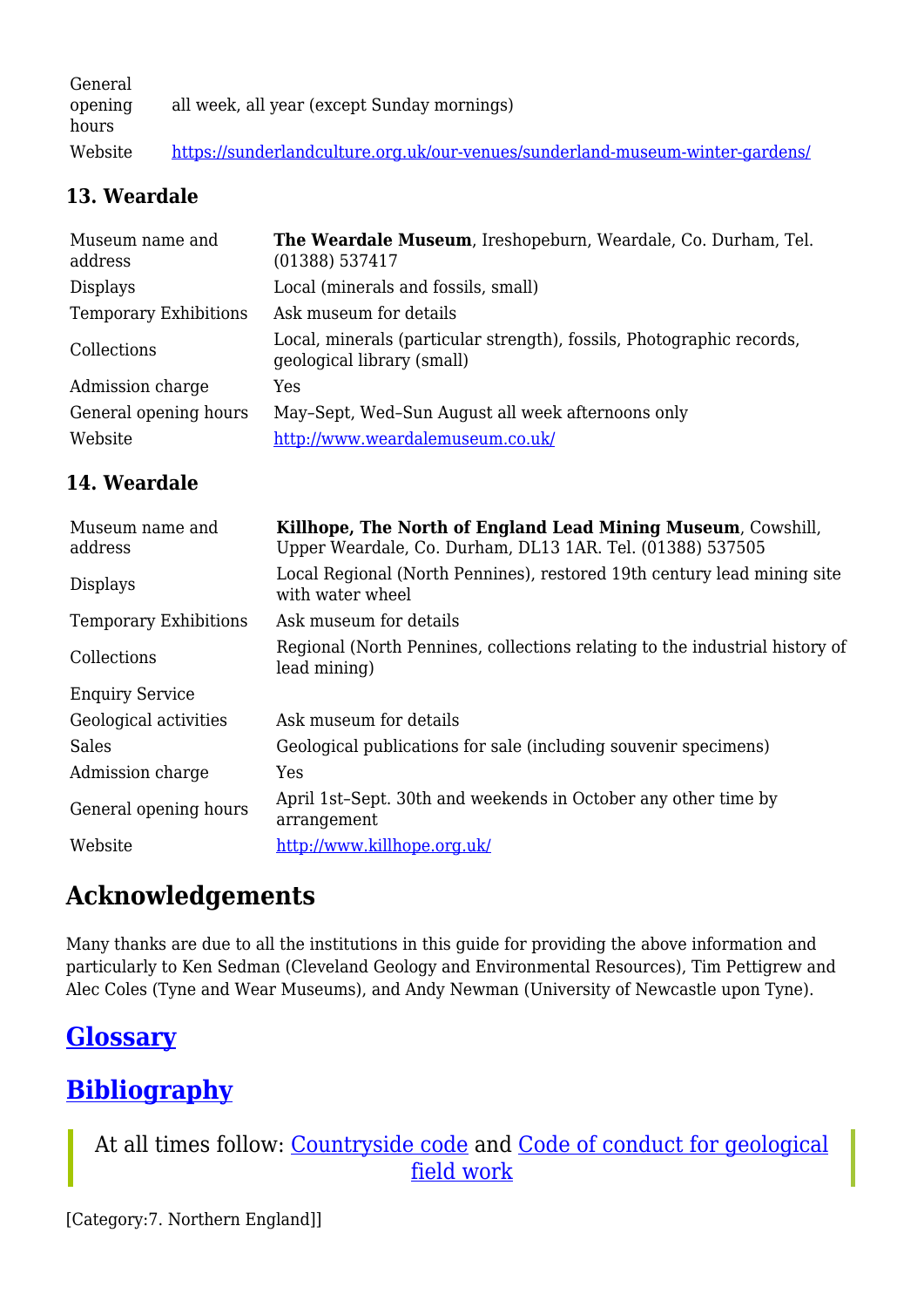Retrieved from

'[http://earthwise.bgs.ac.uk/index.php?title=Geology\\_in\\_Northumbrian\\_Museums&oldid=45671](http://earthwise.bgs.ac.uk/index.php?title=Geology_in_Northumbrian_Museums&oldid=45671)' [Category](http://earthwise.bgs.ac.uk/index.php/Special:Categories):

[Northumbrian rocks and landscape: a field guide](http://earthwise.bgs.ac.uk/index.php/Category:Northumbrian_rocks_and_landscape:_a_field_guide)

# **Navigation menu**

#### **Personal tools**

- Not logged in
- [Talk](http://earthwise.bgs.ac.uk/index.php/Special:MyTalk)
- [Contributions](http://earthwise.bgs.ac.uk/index.php/Special:MyContributions)
- [Log in](http://earthwise.bgs.ac.uk/index.php?title=Special:UserLogin&returnto=Geology+in+Northumbrian+Museums&returntoquery=action%3Dmpdf)
- [Request account](http://earthwise.bgs.ac.uk/index.php/Special:RequestAccount)

#### **Namespaces**

- [Page](http://earthwise.bgs.ac.uk/index.php/Geology_in_Northumbrian_Museums)
- [Discussion](http://earthwise.bgs.ac.uk/index.php?title=Talk:Geology_in_Northumbrian_Museums&action=edit&redlink=1)

 $\Box$ 

#### **Variants**

#### **Views**

- [Read](http://earthwise.bgs.ac.uk/index.php/Geology_in_Northumbrian_Museums)
- [Edit](http://earthwise.bgs.ac.uk/index.php?title=Geology_in_Northumbrian_Museums&action=edit)
- [View history](http://earthwise.bgs.ac.uk/index.php?title=Geology_in_Northumbrian_Museums&action=history)
- [PDF Export](http://earthwise.bgs.ac.uk/index.php?title=Geology_in_Northumbrian_Museums&action=mpdf)

 $\overline{\phantom{a}}$ 

#### **More**

#### **Search**

Search  $\|$  Go

#### **Navigation**

- [Main page](http://earthwise.bgs.ac.uk/index.php/Main_Page)
- [Recent changes](http://earthwise.bgs.ac.uk/index.php/Special:RecentChanges)
- [Random page](http://earthwise.bgs.ac.uk/index.php/Special:Random)
- [Help about MediaWiki](https://www.mediawiki.org/wiki/Special:MyLanguage/Help:Contents)